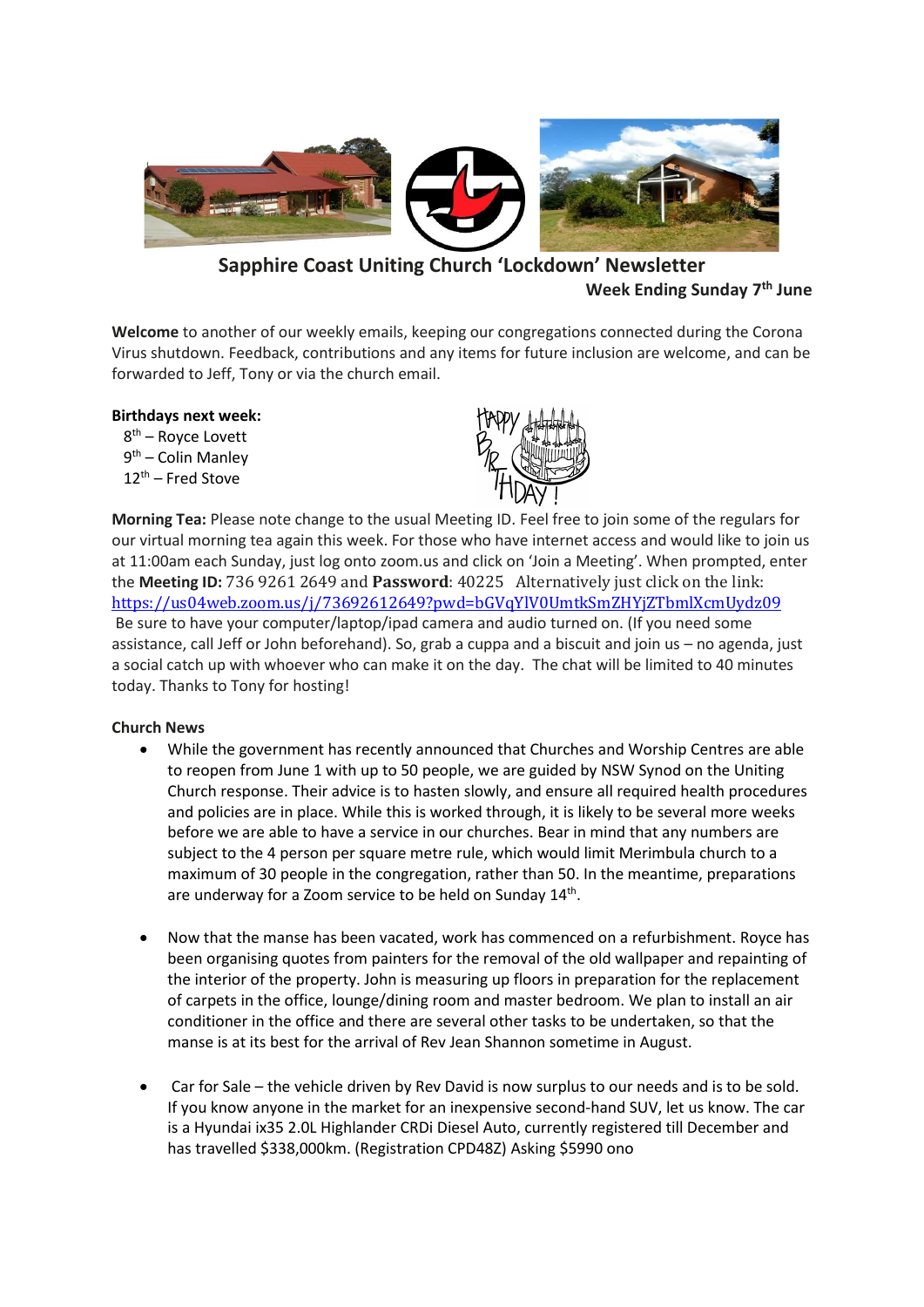• Closure service for Rev David Russell – We bid a fond farewell to Rev David Russell, who has



now concluded his time with us and will take a short break before commencing his new role with Illawarra Presbytery. Rev David has been with us since May 2013, initially in a supply role, then a 50% placement shared with Cooma Uniting, and finally a fulltime placement with us for the last 3 years. A Closure of Ministry service was held last Sunday with some 42 people in 'attendance' via Zoom. The lockdown presented some

challenges for this service, with some participants in Canberra and others in Merimbula, yet all went relatively smoothly. Pictured are David and Susan during the service and holding a farewell gift from the congregation – a painting by Bob Ross. Our thoughts and prayers go with them as they head north for the new stage of their life journey.



The next Church Council meeting has been set down for 9<sup>th</sup> July, at 2:00pm. We to hold a face to face meeting by then, but Zoom remains as a backup plan.

#### **Elders**

Thank you to our Elders, who continue to be the main point of contact for our congregation. While most of the congregation have been able to receive our weekly newsletters by email, there are a number who do not have internet access, and rely on others to keep them informed. Similarly, while a group of the congregation have been able to keep in touch with weekly Zoom video 'Morning Tea' calls, many are not in this situation. Please continue to be mindful of those who may be missing out on theses contacts. A weekly Elder's call, or simply dropping in a copy of the newsletter, can make a big difference.

#### **Op Shop**



The Op Shop remains closed, but pictured is a rather large transport that collected a load of 50 bags of clothes from our church storage shed on Monday. This clothing is on its way to Sydney and will be repacked to eventually find its way to African communities.

It is hoped that the Op Shop will be able to reopen in some capacity before too long!

#### **Your Weekly Offerings**

Thank you to those who have been posting or forwarding their regular offerings, and to those who have directed payments to our church account (BSB 634 634, Account Number 100038811). Many have continued their *Giving Direct* contributions. If you are unable to do this you may continue to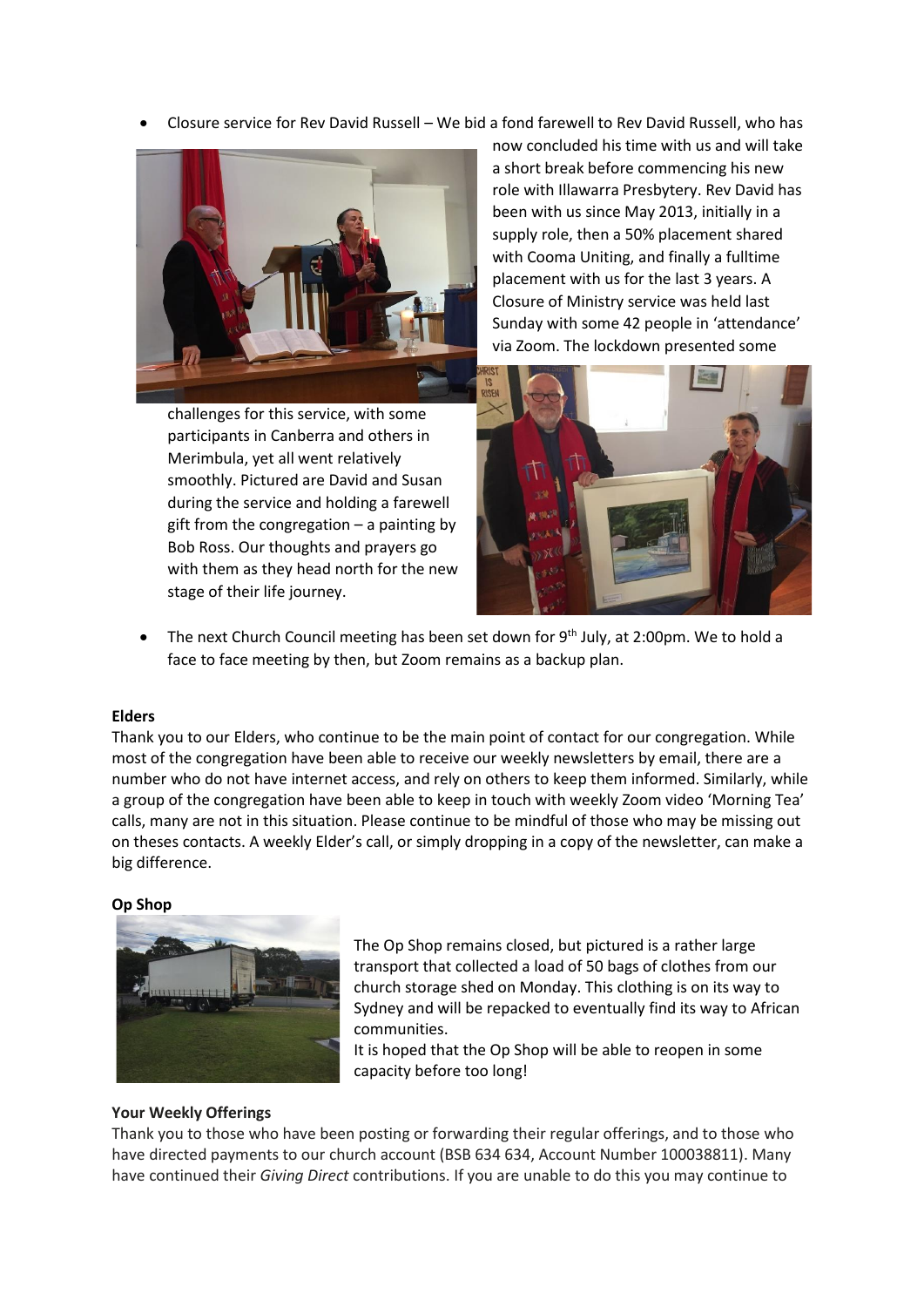put your weekly offerings aside in an envelope, that then can be placed in the collection when normal activities eventually resume.

**Lectionary readings this week:**

Genesis 1:1- 2:4a Psalm 8 2 Corinthians 13:11-13 Matthew 28:16-20



## **DISCIPLESHIP THOUGHT – Words for Worship**

The idea of the Trinity is no easy matter to grasp. Threeness and unity seem, on the face of it, to be contradictory. The problem for the first Christians, those who wrote the creeds, and for us today is, who would we exclude from our understanding of God? Would we give up on the idea of an eternal creator who births and sustains the billions of galaxies of which we are just a tiny part? Or would we sacrifice the idea of the incarnation, the example of God portrayed in the life of Christ, or his saving grace or the power of the resurrection – all of which Christians perceive to be God with us, Emmanuel? Or, would we deny the presence, gifts and fruit of the Holy Spirit, God present with us forever? Perhaps the way to look at the conundrum of the Trinity is not to seek definitions and particularity, but instead, to rejoice in the many ways God is made known amongst us.

### **Reflection – from Insights Magazine**

Trinity Sunday is a celebration of who God is for us: Creator, Redeemer and Sustainer – Father, Son and Holy Spirit. The concept of the Trinity evokes the theme of community and relationships. It acts as a model for human relationships as a part of God's reconciling mission in our world. One God, yet a community of persons, the trinity expresses the notion that the highest form of existence is communal. God is communal, so therefore we should find the true meaning of being as a person in fellowship with other people. Because of this, the church community should reflect God far better than a lone person, no matter how gifted that person may happen to be. By insisting on being individuals over being community, we limit and diminish ourselves. Growth in faith really only takes place when we give to others and receive from others; when we know we need them and they need us. What kind of wonderful creatures might we become if, in the fellowship of the church, we begin to model ourselves not on individualism but on God's community, as symbolised by the Trinity?

#### **PRAYER**

God, whose fingers sculpt sun and moon and curl the baby's ear; Spirit, brooding over chaos before the naming of day; Savior, sending us to earth's ends with water and words: startle us with the grace, love, and communion of your unity in diversity, that we may live to the praise of your majestic name. Amen.

# **Contact Details**

Church email: [merimbulaunitingchurch@gmail.com](mailto:merimbulaunitingchurch@gmail.com) Reverend David Russell's mobile: 0411717311 Church Council Chairman Colin: 64950961 Church website[: www.merimbulaunitingchurch.com.au](http://www.merimbulaunitingchurch.com.au/) Wyndham Congregation: Nancy Grant – 64942127